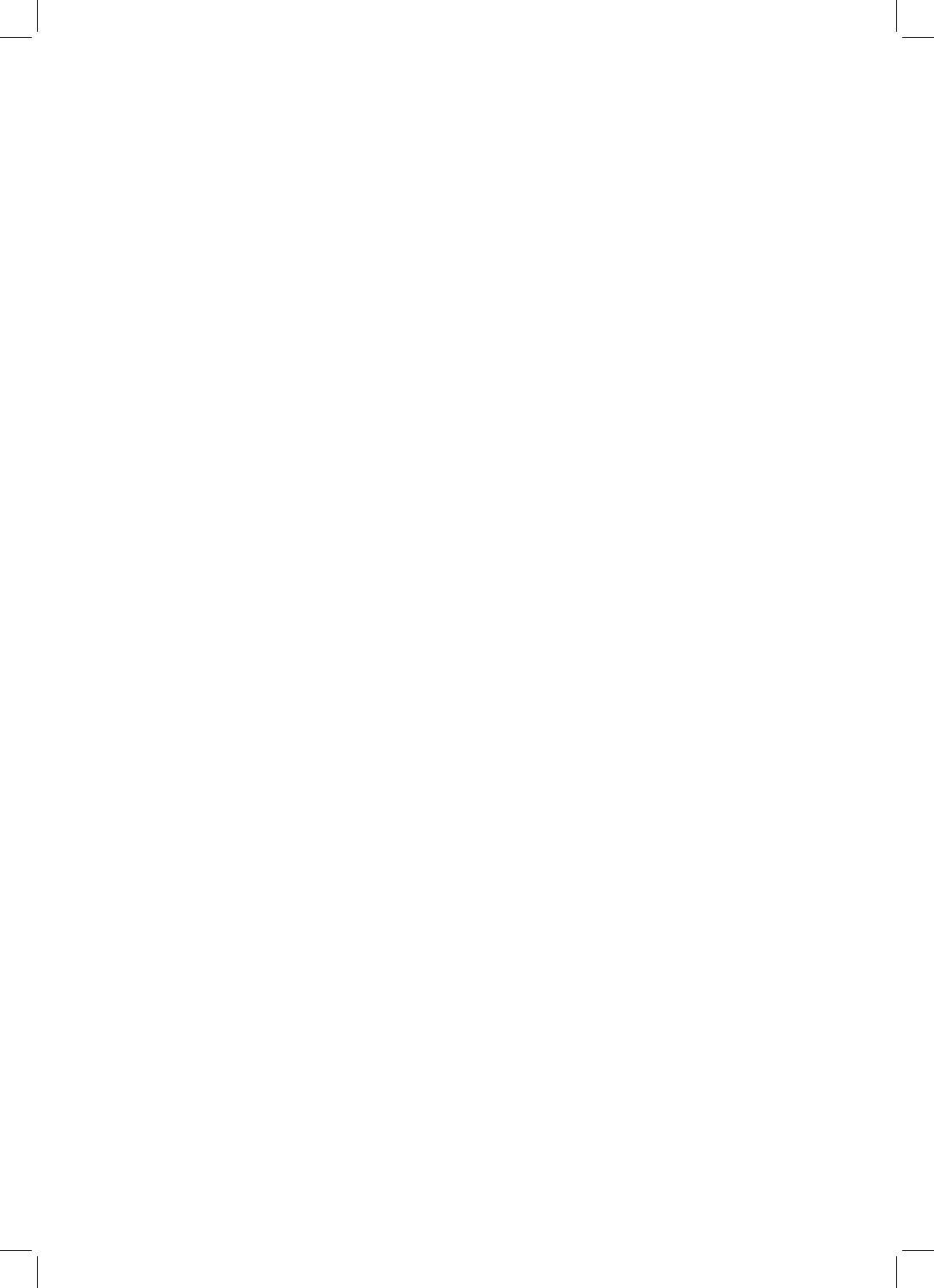## PHILIPPIKA Altertumswissenschaftliche Abhandlungen Contributions to the Study of Ancient World Cultures

Herausgegeben von/Edited by Joachim Hengstl, Elizabeth Irwin, Andrea Jördens, Torsten Mattern, Robert Rollinger, Kai Ruffing, Orell Witthuhn

103

2016

Harrassowitz Verlag . Wiesbaden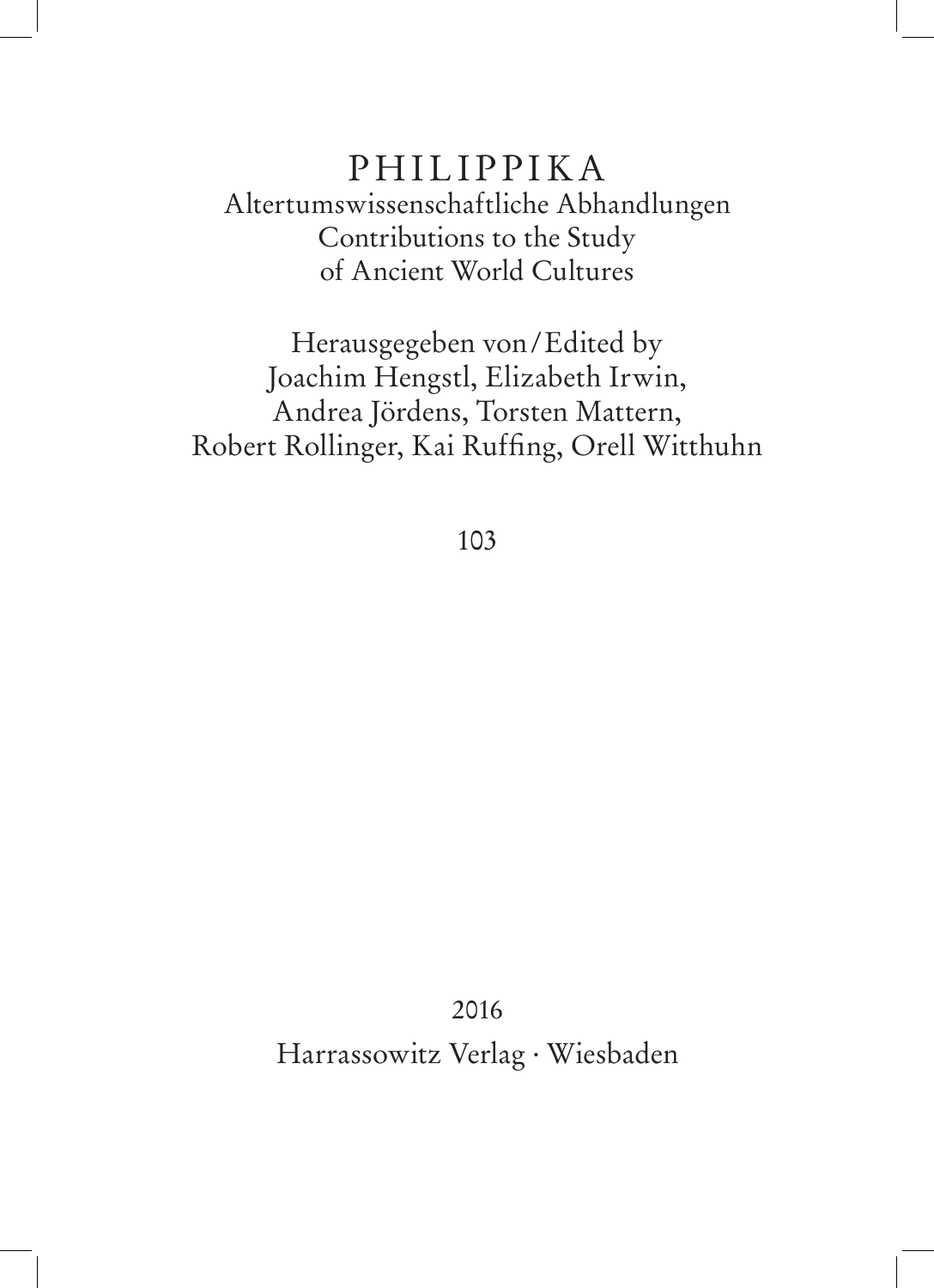## Alexander the Great and the East History, Art, Tradition

Edited by Krzysztof Nawotka and Agnieszka Wojciechowska

2016

Harrassowitz Verlag . Wiesbaden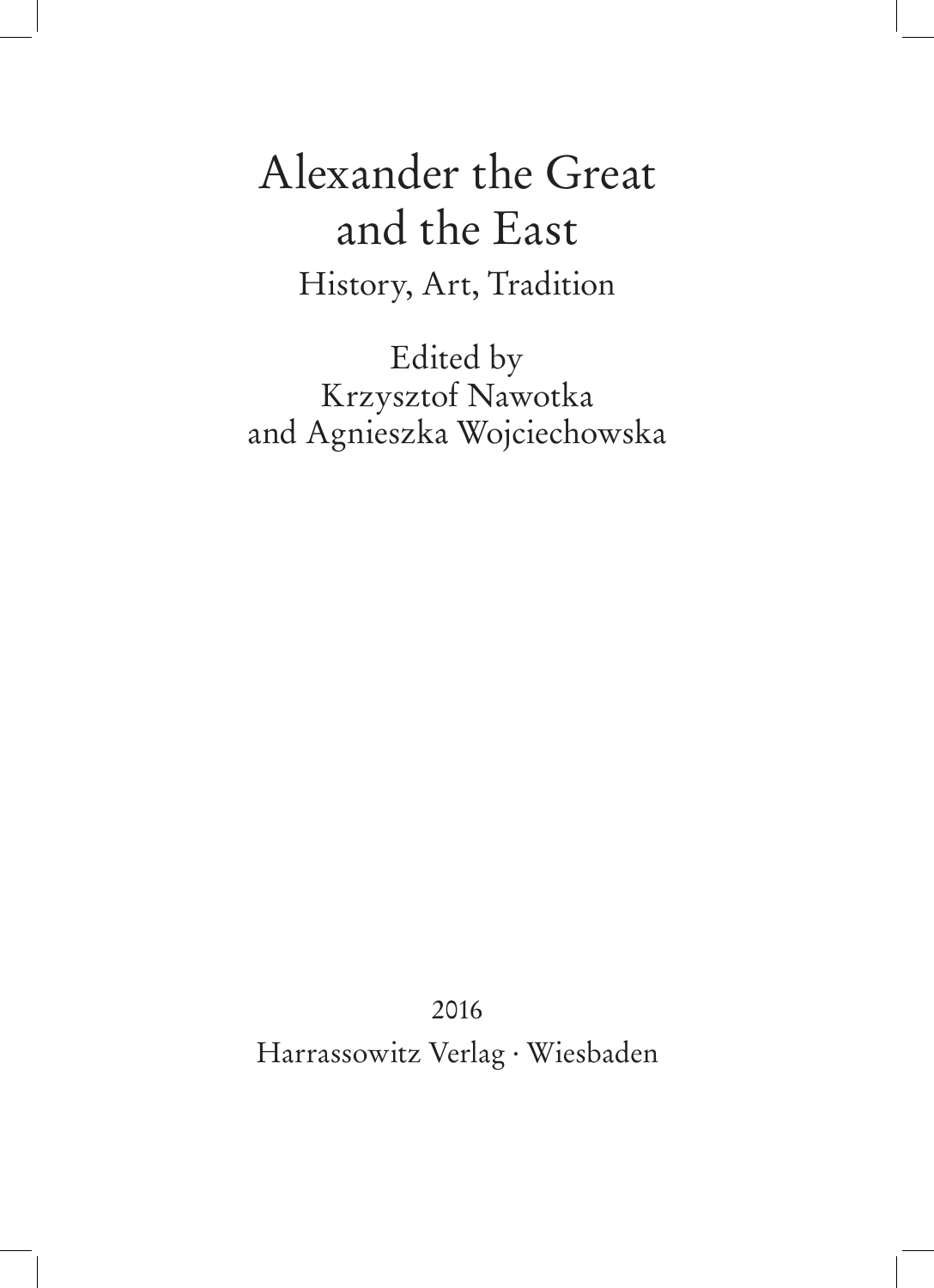Bis Band 60: Philippika. Marburger altertumskundliche Abhandlungen.

A subsidy for publication of this volume has been provided by the National Science Centre (Poland) through a grant UMO–2012/05/B/HS2/04025.

Bibliografische Information der Deutschen Nationalbibliothek Die Deutsche Nationalbibliothek verzeichnet diese Publikation in der Deutschen Nationalbibliografie; detaillierte bibliografische Daten sind im Internet über http://dnb.dnb.de abrufbar.

Bibliographic information published by the Deutsche Nationalbibliothek The Deutsche Nationalbibliothek lists this publication in the Deutsche Nationalbibliografie; detailed bibliographic data are available on the internet at http://dnb.dnb.de.

For further information about our publishing program consult our website http://www.harrassowitz-verlag.de

© Otto Harrassowitz GmbH & Co. KG, Wiesbaden 2016 This work, including all of its parts, is protected by copyright. Any use beyond the limits of copyright law without the permission of the publisher is forbidden and subject to penalty. This applies particularly to reproductions, translations, microfilms and storage and processing in electronic systems. Printed on permanent/durable paper. Printing and binding: Hubert  $\&$  Co., Göttingen Printed in Germany ISSN 1613-5628 ISBN 978-3-447-10710-5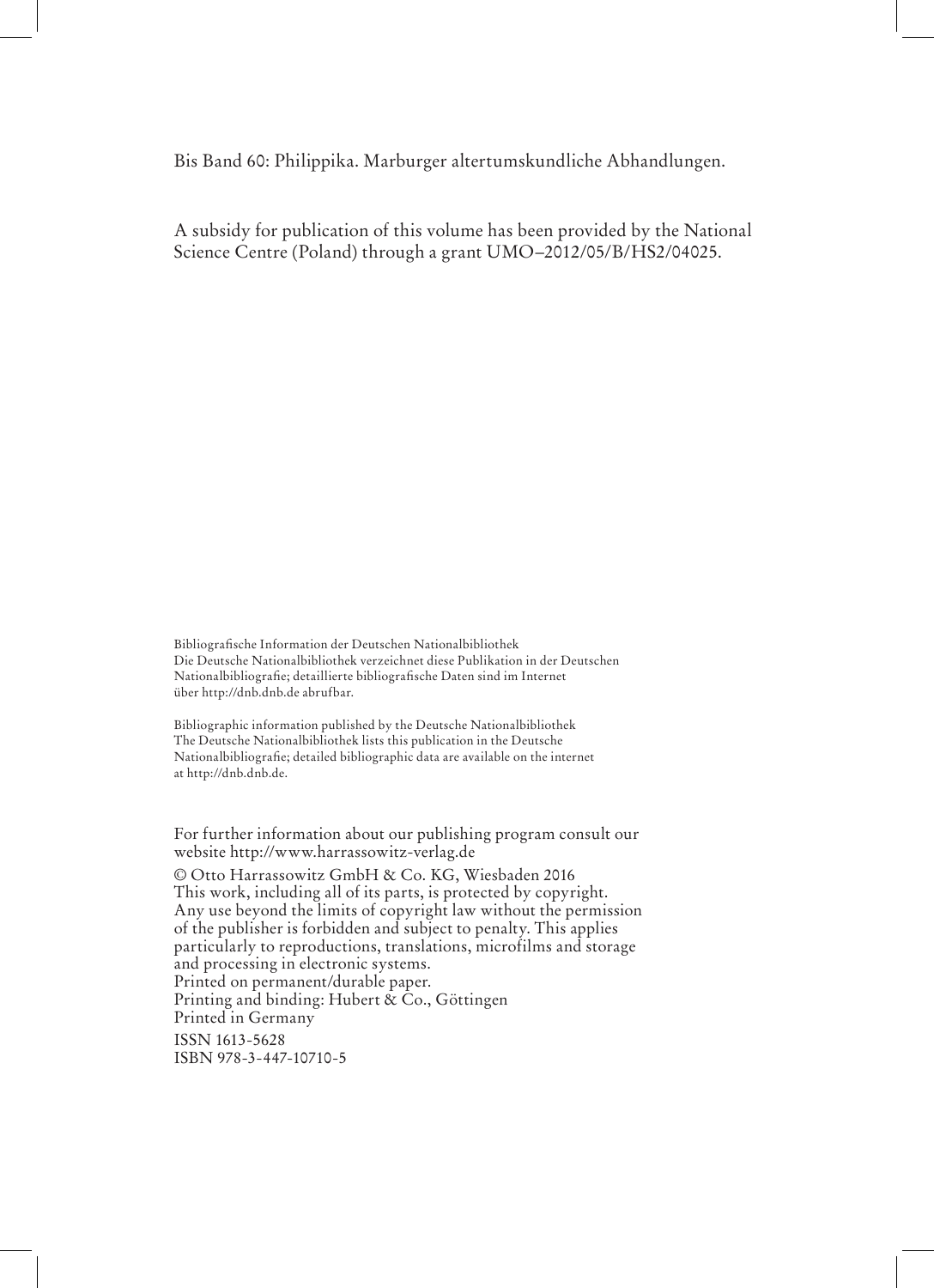## Contents

| Krzysztof Nawotka and Agnieszka Wojciechowska<br>Alexander the Great and the East: History, Art, Tradition: An Introduction                              | 1   |
|----------------------------------------------------------------------------------------------------------------------------------------------------------|-----|
| Ivan A. Ladynin<br>An Egyptian Prince at Alexander's Court at Asia? A New Interpretation<br>for the Evidence of the Statuette of the Son of Nectanebo II | 9   |
| Krzysztof Nawotka and Agnieszka Wojciechowska                                                                                                            | 19  |
| Adam Łukaszewicz                                                                                                                                         | 33  |
| Giulia Cesarin<br>Hunters on Horseback: New Version of the Macedonian Iconography                                                                        | 41  |
| <b>Eduard Rung</b><br>Athens, Alexander and the Family of Memnon of Rhodes: Some Notes<br>on a New Interpretation of so-called "Memnon's Decree"         | 51  |
| Krzysztof Ulanowski<br>The Methods of Divination Used in the Campaigns of the Assyrian Kings                                                             | 59  |
| Micah T. Ross<br>Belephantes to Alexander: An Astrological Report to a Macedonian King?                                                                  | 89  |
| Robin Lane Fox                                                                                                                                           | 103 |
| Jeffrey Lerner<br>Which Way North? Retracing Alexander's Route to Marakanda                                                                              | 117 |
| Olga Kubica<br>The Massacre of the Branchidae: a Reassessment. The post-mortem Case                                                                      | 143 |
| Gościwit Malinowski                                                                                                                                      | 151 |
| Guendalina D.M. Taietti<br>Alexander the Great as a Herodotean Persian king                                                                              | 159 |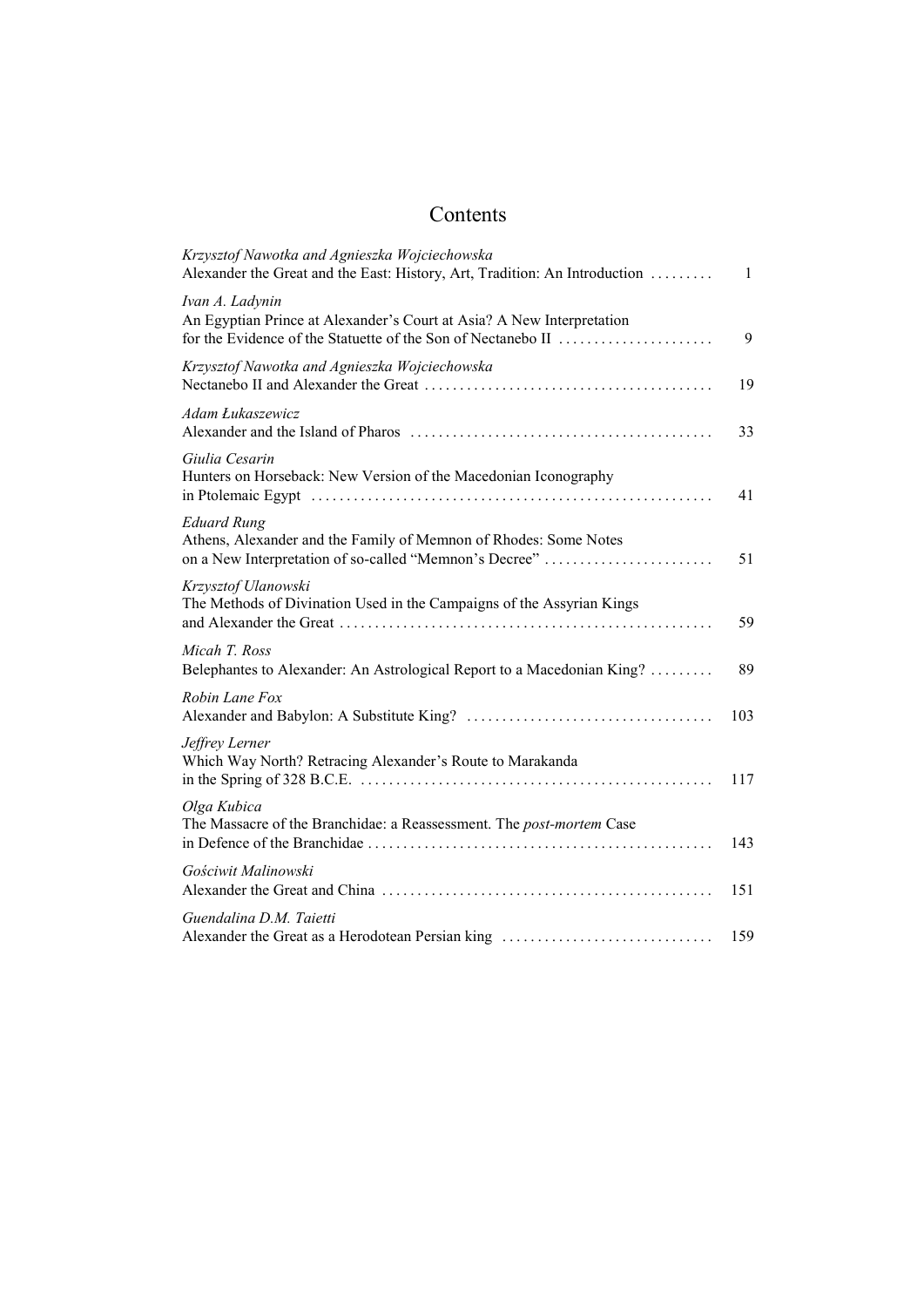| - VI | Contents |
|------|----------|
|      |          |

| Sabine Müller                                                                                                                                                                                                              | 179 |
|----------------------------------------------------------------------------------------------------------------------------------------------------------------------------------------------------------------------------|-----|
| Igor Yakubovitch<br>"The East in Curtius Rufus' Historiae Alexandri Magni: A Paradoxical                                                                                                                                   | 193 |
| Christian Thrue Djurslev<br>The Figure of Alexander the Great and Nonnus' Dionysiaca                                                                                                                                       | 213 |
| Agnieszka Fulińska<br>The Great, Son of the Great. Alexander – Son of Darius?                                                                                                                                              | 223 |
| Dan-Tudor Ionescu<br>The King and His Personal Historian: The Relationship between<br>Alexander of Macedon and Callisthenes in Bactria and Sogdiana                                                                        | 245 |
| Przemysław Siekierka<br>Another Note on Deification of Alexander in Athens                                                                                                                                                 | 263 |
| Agnieszka Kotlińska-Toma<br>On His Majesty's Secret Service - Actors at the Court of Alexander the Great                                                                                                                   | 273 |
| Aleksandra Szalc<br>The Metamorphoses of Pseudo-Callisthenes' Motifs Concerning India                                                                                                                                      | 287 |
| <b>Emily Cottrell</b><br>An Early Mirror for Princes and Manual for Secretaries: The Epistolary                                                                                                                            | 303 |
| Richard Stoneman                                                                                                                                                                                                           | 329 |
| Aleksandra Klęczar<br>Wise and the Wiser: The Narratives on Alexander's Wisdom Defeated<br>in Two Versions of Hebrew Alexander Romance (MS London Jews'<br>College no 145 and MS Héb. 671.5 Paris, Bibliothèque Nationale) | 345 |
| Josef Wiesehöfer<br>Alexander's "Policy of Fusion" and German Ancient History                                                                                                                                              | 355 |
|                                                                                                                                                                                                                            | 363 |
|                                                                                                                                                                                                                            | 407 |
|                                                                                                                                                                                                                            | 409 |
|                                                                                                                                                                                                                            | 433 |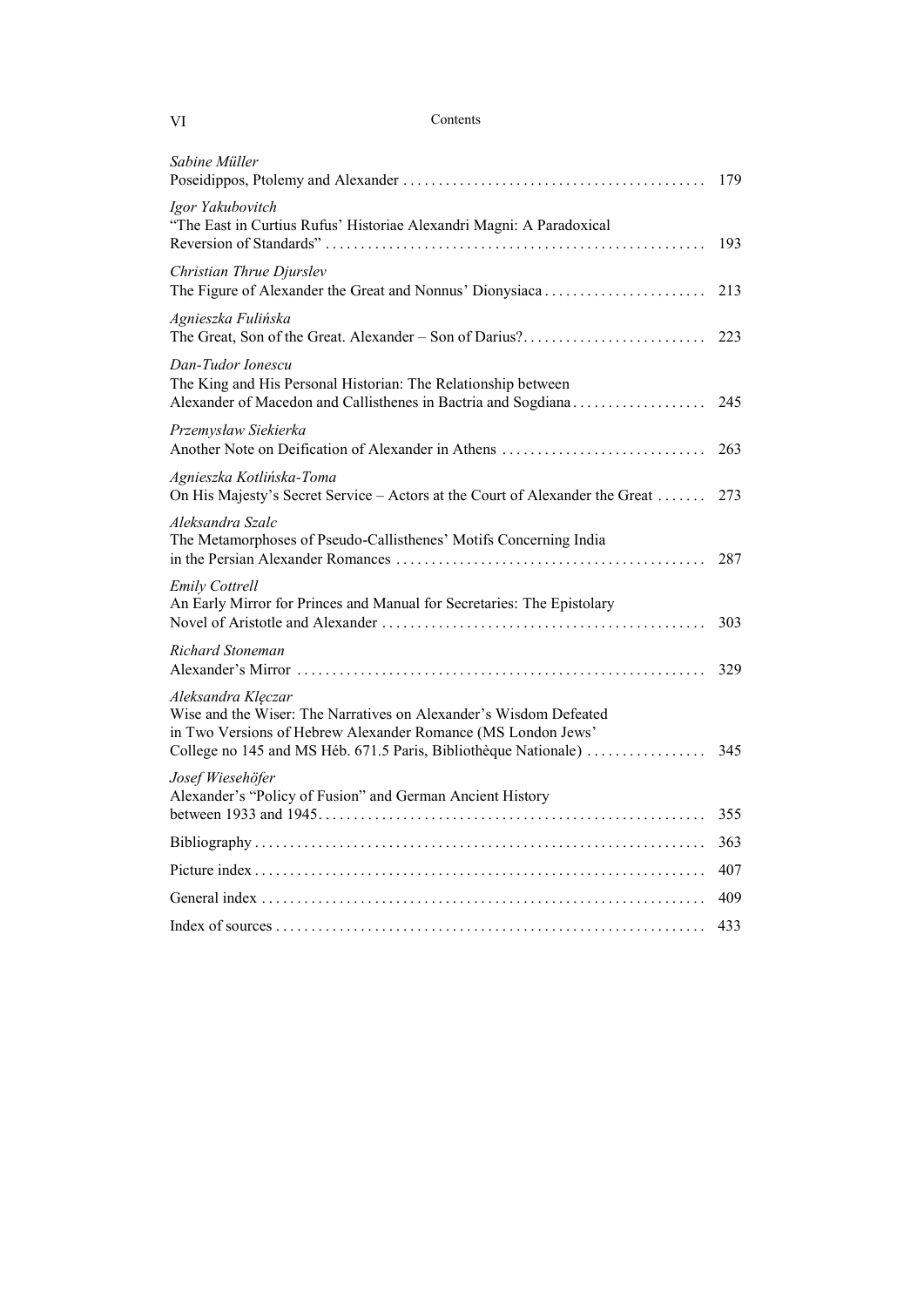## Alexander the Great and the East: History, Art, Tradition: An Introduction

*Krzysztof Nawotka (Wrocław) and Agnieszka Wojciechowska (Wrocław)* 

This volume presents final versions of papers read at a conference in Wrocław on 12–14 September 2013. It was the second in a series of scholarly meetings on Alexander the Great, initiated in November 2011 by Volker Grieb of Hamburg, Krzysztof Nawotka and Agnieszka Wojciechowska of Wrocław, with a conference "Alexander the Great and Egypt: History, Art, Tradition". In 2014 it was followed by "Historiography of Alexander the Great" and in 2015 by "Alexander Romance: History and Literature" co-organized by Richard Stoneman of Exeter. All these conferences were well-attended and the acts of the first in the series appeared in 2014 as Philippika 74.

Alexander left Macedonia in the early Spring of 334 BC, less than two years in his rule, to cross to Asia in May 334 BC, never to return to Europe. In fact we do not know whether he ever intended to come back. Indeed, classical and oriental evidence alike show Alexander's efforts to assume trappings of the Achaemenid monarchy both in political practice of taxation, appointments of satraps, usage of oriental troops and image-building. This, traditionally called, Orientalizing policy of Alexander manifested itself in his proclamation as King of Asia at the battlefield of Gaugamela, to culminate in the so-called proskynesis affair and to be sealed by mass wedding of Susa and Alexander's decision to select Babylon as his primary residence, just as late Achaemenids did. Having in mind that most of Alexander's life career and his epic conquests evolved in the East, there is an ample justification for publishing a volume "Alexander the Great and the East". For all recent progress in the field of Egyptian and Middle Eastern studies, the eastern campaigns of Alexander and his rule in Asia still have to approached primarily through the study of classical sources which are the only contiguous accounts of Alexander's history. No surprise therefore that Alexander historians and other Western authors are the primary research focus of most papers included in this volume. Nevertheless the organizers of the conference tried to encourage papers broadening the approach to Alexander beyond Arrian, Plutarch and the Vulgate authors as much as possible, both in selection of themes and in study of non-classical evidence.

This approach proved very successful in the first Wrocław Alexander the Great conference during which a number of Egyptian evidence to the reign of Alexander in Egypt was presented and analyzed, including those on the widely discussed issue of his usage of all five pharaonic names, or of his pharaonic coronation or his building program in Egypt. But not all lands in the East have produced contemporary evidence equal in size and importance to that from Egypt. Outside of Egypt most of usable written evidence in the East comes from Mesopotamia and for this reason alone this land has to be a focus of any serious study of Alexander in the East. Another way of coping with lack of meaningful contemporary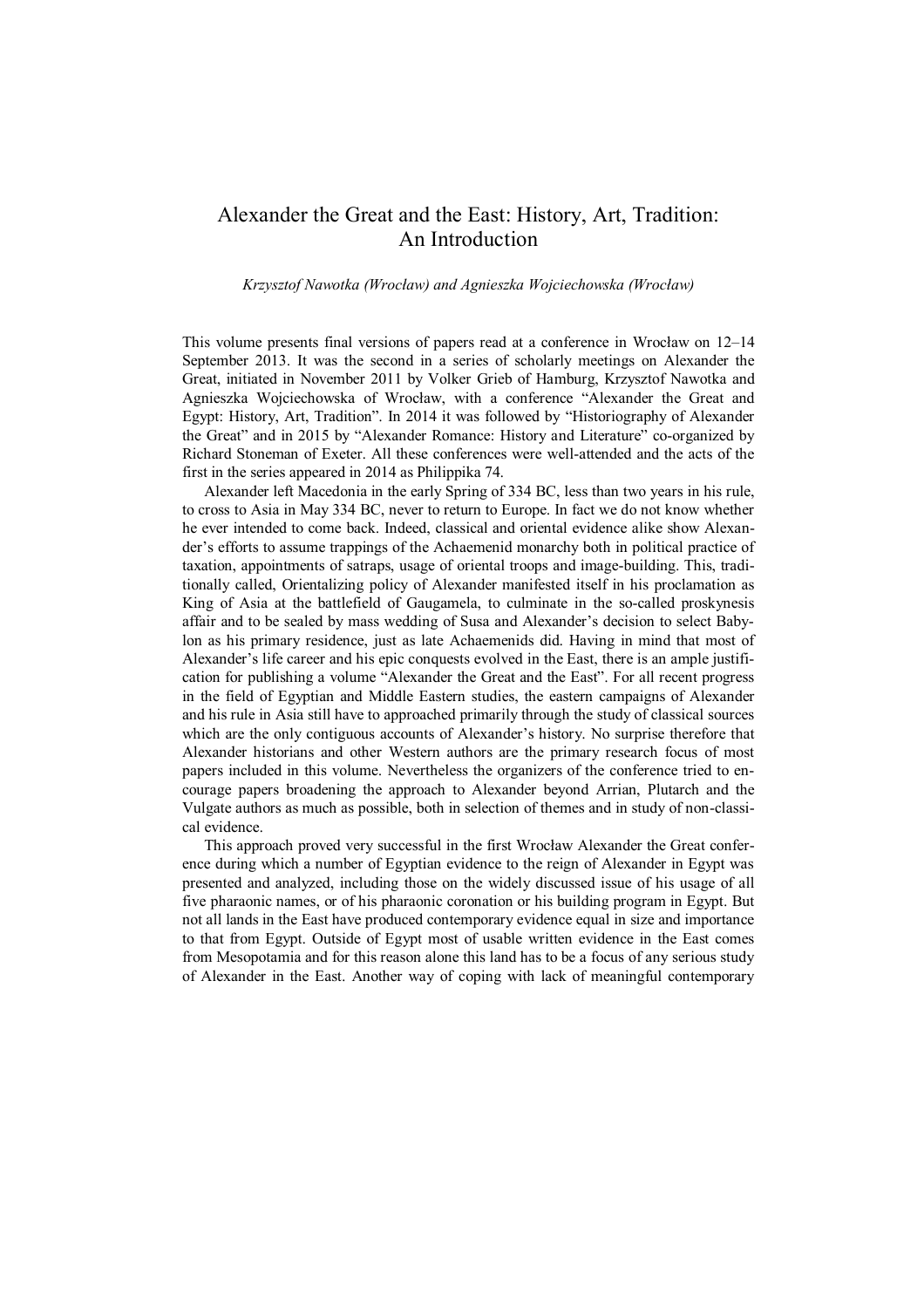evidence is study of late and even medieval sources which still might be of use in reconstructing of historical geography and ideology of the age of Alexander.

There is a growing perception in modern scholarship, accentuated also in a number of papers read at the first Wrocław Alexander the Great conference, of the Second Persian Rule in Egypt as of a time of military occupation contested by Egyptian elite whose members were referring to the Persians with pejorative expression "foreigners/aliens". It thus separated two periods of legitimacy of power in Egypt: this under the last native XXX dynasty and that under Alexander and his Macedonian successors. The issue of continuity of the legitimate Egyptian rule under the Macedonians pharaohs is further investigated in two papers in this volume. Ivan Ladynin analysis a statuette, now lost (?) or kept in an undisclosed location, with a dedicatory inscription set up by a prince, the son of Nectanebo, probably of Nectanebo II, the last native pharaoh, happily returned to Egypt from foreign the lands. The discrete elements of his inscription indicate, Ladynin shows, that the son of Nectanebo stayed abroad with a benevolent king, in all probability Alexander the Great. Nothing indicates that he participated in Alexander's wars, more likely paying a visit at his court in Asia and seeking his support for some Egyptian cause. His inscription seems to draw a fine line between the Egyptian elite enjoying benevolence of Alexander the king of Egypt and their reluctance to acknowledge him as a full *ritual* pharaoh as in the inscription of the son of Nectanebo Alexander is never referred to quite the same way the father of the dedicant would have been.

Nectanebo II is the key figure of the so-called Egyptian logos of the *Alexander Romance* in which he moves from Memphis to Pella to seduce Olympias and to sire Alexander. With the general agreement that the story is early Hellenistic, Krzysztof Nawotka and Agnieszka Wojciechowska investigate when the interest in Nectanebo was born in Macedonian-ruled Egypt, having in mind a very strong case for the Ptolemaic origin of his cult as the divine falcon. But the gist of the Nectanebo story in the *Alexander Romance* is unmistakenly Egyptian and unlikely to have been devised in the Greco-Macedonian environment: his magical power is deeply rooted in traditional Egyptian tales and its presence in the story reflects real interests of the historic Nectanebo II in magic. And the seduction of Olympias is but a Greek rendition of the Egyptian royal sacred marriage. What is most astonishing, however, is that Alexander seems to have treaded in the footsteps of Nectanebo not only in the *Alexander Romance* but also in the pronounced animal cult and in his construction projects in Egyptian temples. Thus, Nawotka and Wojciechowska show, Alexander and his Egyptian advisors took an effort to obliterate the Persian rule and to present the new king as the direct successor to Nectanebo II.

The greatest physical imprint of Alexander in Egypt is the city named after him, even if the actual construction in Rhakotis barely started during Alexander's short sojourn. Alexandria, as it was known to later generation, is the product of the enormous building effort of first Ptolemies but, Adam Łukaszewicz argues, according to the original blueprint from the age of Alexander which included also the island of Pharos, at that time just off-shore of Alexandria's harbor and now a part of it. Pharos is of course best known as the site of the famous lighthouse regularly featured among the Wonders of the World. Łukaszewicz makes the case for beginning of the construction of the lighthouse by Kleomenes of Naucratis, most probably on orders of Alexander, in this case leaving to Ptolemy I or to his son the completion of the building, while the alleged architect Sostratos of Knidos was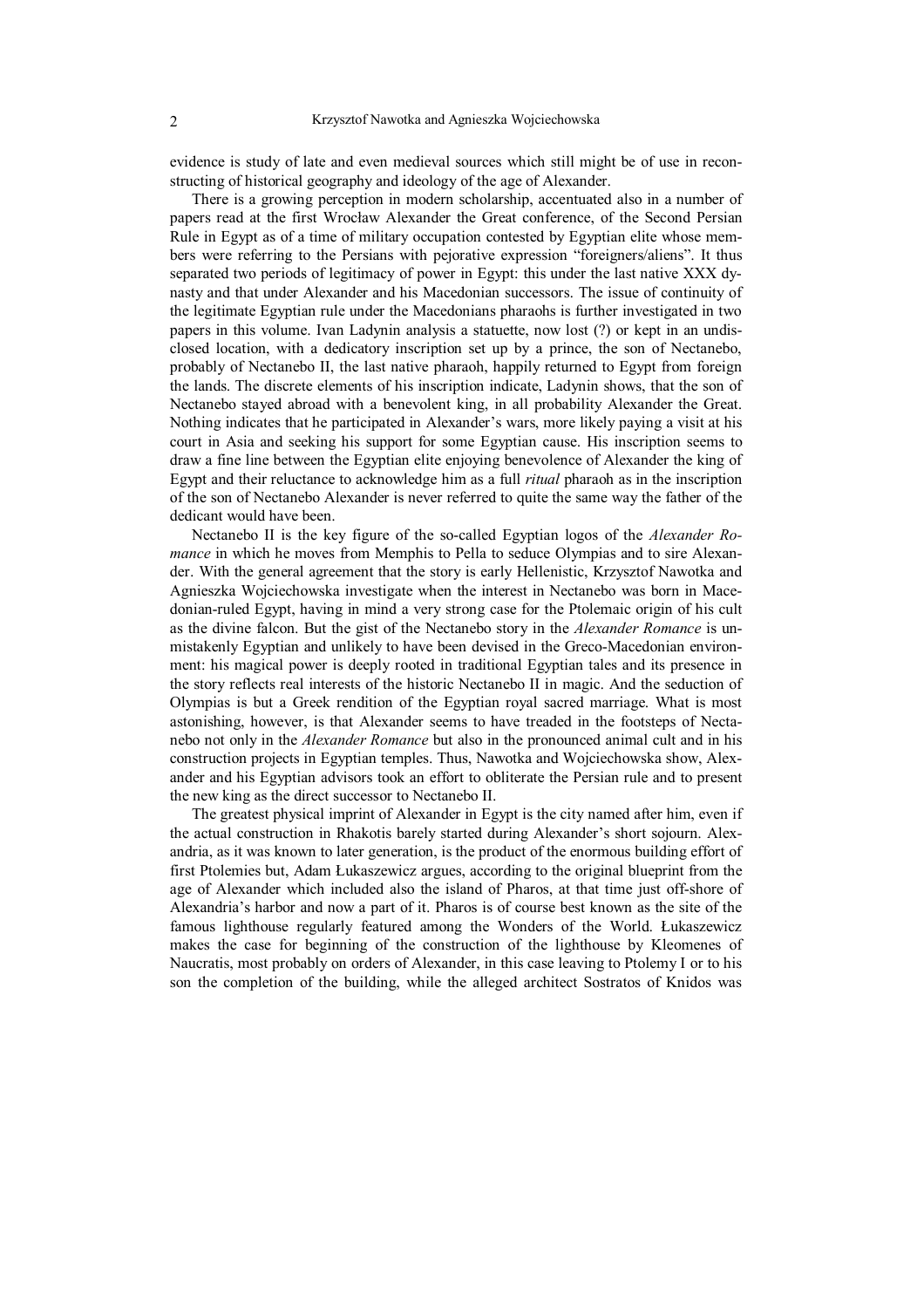responsible only for putting up the final embellishment of the lighthouse, the statues of the king. He shows the triple function of the Pharos tower, all probably belonging to the original plan of Alexander: lighthouse, watchtower guarding the harbor of Alexandria and the focal point of the fire telegraph, known to us only from a mid-third c. BC papyrus, but almost certainly implemented from an Achaemenid template.

Alexandria in or near Egypt proved the most successful of all real or attributed foundations of Alexander, both as the capital city of the Ptolemies and a centre of arts and commerce. Starting from her research on the Hellenistic vitreous ware in the Sandwich Gold-Glass technique, Giulia Cesarin investigates the motive of hunting iconography in Hellenistic art. She notices a strong, if circumstantial Alexandrian connection of the scene of a young horseman dressed in *kausia* and hunting big game with a spear. Its origin is related to the Macedonian art, best represented by the hunting scene (of Alexander?) on the façade of the Tomb II in Vergina. Cesarin shows its transformation in the Greco-Egyptian milieu of Alexandria.

The dearth of contemporary Greek sources on Alexander necessitates study of any evidence, no matter how incomplete and ambiguous. A broken stele containing the Athenian honorific decree (*IG* II² 356) of 327/6 BC for a descendant of Pharnabazus and Artabazus is the case in point. The name of the honorand is usually restored as Memnon, with an almost universal agreement that it a member of family of the famous mercenary general Memnon of Rhodes. But, following upon a new restoration of S. Lambert, Eduard Rung, shows new possibility of historical interpretation of the decree and its geopolitical context. To him no Memnon was ever mentioned as honorand and the Athenians passed this decree for Thymondas son of Mentor. In Rung's tentative interpretation Thymondas earned the praises having successfully negotiated release of Athenian mercenary soldiers and envoys from Alexander's captivity.

Alexander's expedition to Asia was first of all a military endeavor although few contributors to this volume would be inclined to reduce its history to strictly military matters, least of all not in the modern, seemingly rational understanding of war making. But even now, for all logistical and intelligence sophistication the very outcome of many military operations is largely unforeseeable. In ancient warfare a universal answer to the powerful factor of unpredictability was ascertaining future through divination. Krzysztof Ulanowski looks from this point of view at campaigns of conquest of rulers of Neo-Assyrian Kingdom and of Alexander. His aim is not to prove direct influence of the Assyrian divination on that of the Greeks and Macedonians of the fourth c. BC, but to show basic, universal approach to warfare from the Assyrian empire to that of Alexander, despite all differences, the greatest being perhaps the very nature of Assyrian divination: with a highly structured hierarchy of experts drawing on extensive specialized literature devoted to discreet disciplines. Even if nothing betrays a similar structure of Greek seers serving Alexander, the divinatory techniques and questions were similar to those applied in Neo-Assyrian armies.

With every new fourth c. BC cuneiform tablet published grows our understanding of the Babylonian society of the age when the Achaemenid kings were replaced by Alexander on the throne of Babylon. And since some cuneiform documents, especially Astronomical Diaries, supply precise dates and data unobtainable in classical sources, to mention only the daily date of the battle of Gaugamela, there is the constant trend towards identifying in Babylonian sources direct corroboration of facts of the age of Alexander known from Greek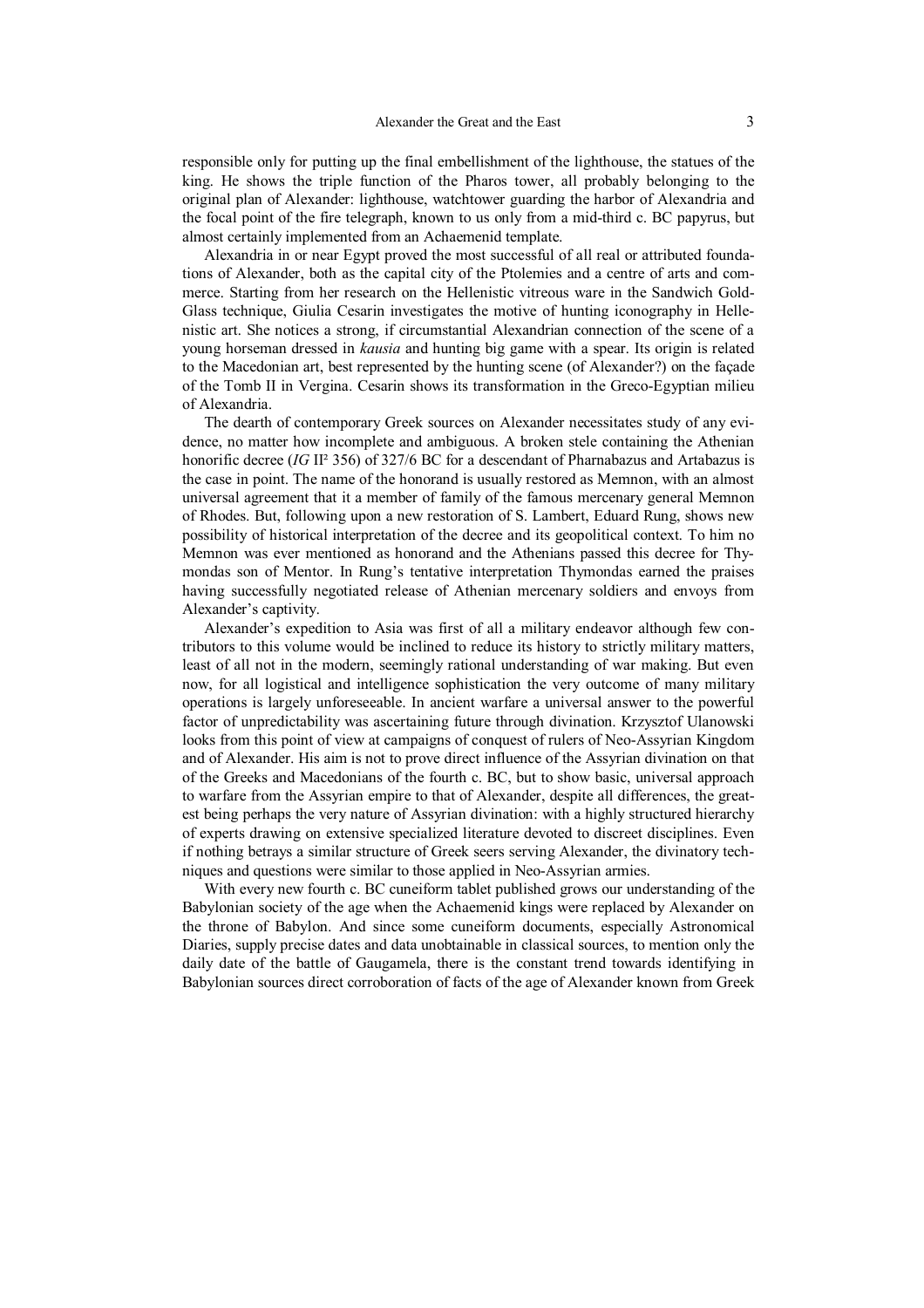and Roman authors. A case in point, Micah Ross shows, is the van der Spek's identification of a Chaldaean Belephantes known from Diodorus with a Babylonian astronomer Bēl-aplaiddin attested in cuneiform texts of the age of Alexander. However attractive, this hypothesis in untenable on linguistic grounds and Diodorus' Belephantes may not be a name but a misread Babylonian priestly title. Ross further points to the danger of overenthusiastic interpretation of episodes of the last months of Alexander's life: the Babylonian Omen Episode and the Substitute King ritual. Their description in classical sources, he shows, is at odds with the standard Mesopotamian practice known from cuneiform tablets. In the Spring of 323 BC, Ross shows, Alexander received an astrological warning from his Babylonian scholars and it did affect his behavior, although the details transmitted by classical authors were edited post eventum to amplify the impact of omens made apparent only after Alexander's death.

The episode of a stranger on Alexander's throne in Babylon placed by classical authors among omens and signs predicting the king's death is now commonly interpreted as the Substitute King ritual, i.e. not as an omen but as a release ritual set in motion in response to an earlier grave warning provided by a real omen. This interpretation, grounded in studies of Babylonian omens and rituals, and generally accepted by Assyriologists and a number of classical scholars has some weakness from the Assyriological point of view too, as indicated by the paper of Micah Ross. Robin Lane Fox questions this interpretation entirely, reversing the now generally accepted scholarly approach which gives preference to sources grounded in Babylonian culture and which is prone to blame Western accounts for lack of precision or misunderstanding of the events in Babylon in the Spring of 323 BC. The story, as we know it from Diodorus, Plutarch and Arrian, is multilayered and distorted with the increased component of the miraculous. The first layer, however, Lane Fox asserts, is based on the account of a reliable eye-witness, Aristobulos, but later it was tainted with a dim reflection of the substitute king tradition known to Cleitarchus. So, in Lans Fox' interpretation based on close reading of classical sources, the famous episode can be read as an account of an accident aggravated by Alexander's growing suspicion of plots surrounding him which necessitated execution of the poor interloper who sat on the king's throne, made temporarily vacant by Alexander on account of his other activities.

Alexander's campaigns further east were fought in the land little known to most ancient authors and never visited by those whose accounts of his rule constitute the core of our source bases. The outcome of this to a modern scholar is that geography of ancient Central Asia and Alexander's movements within Baktria and Sogdiana has always been a puzzle. It is created, Jeffrey Lerner shows, by a number of intersecting factors: names of rivers and towns, particularly prone to misspelling by medieval scribes unfamiliar with geography, overzealous emendations proposed by modern editors and the difficulty in identifying ancient toponyms with rivers and places on modern maps. Archaeology rarely provides conclusive evidence on Alexander's campaigns in Central Asia too, since safe date for Hellenistic pottery and other diagnostic materials are early Seleucid at the earliest. Murky geographical knowledge among Alexander historians and numerous mistakes and misguided simplifications and corrections in Ptolemy's *Geography* affect our understanding of Alexander's campaign in 329 and 328 BC. Lerner's detailed analysis of various recent attempts at pinpointing Alexander's route through Baktria and Sogdiana proves how much caution needs to be applied in charting his movements through Central Asia.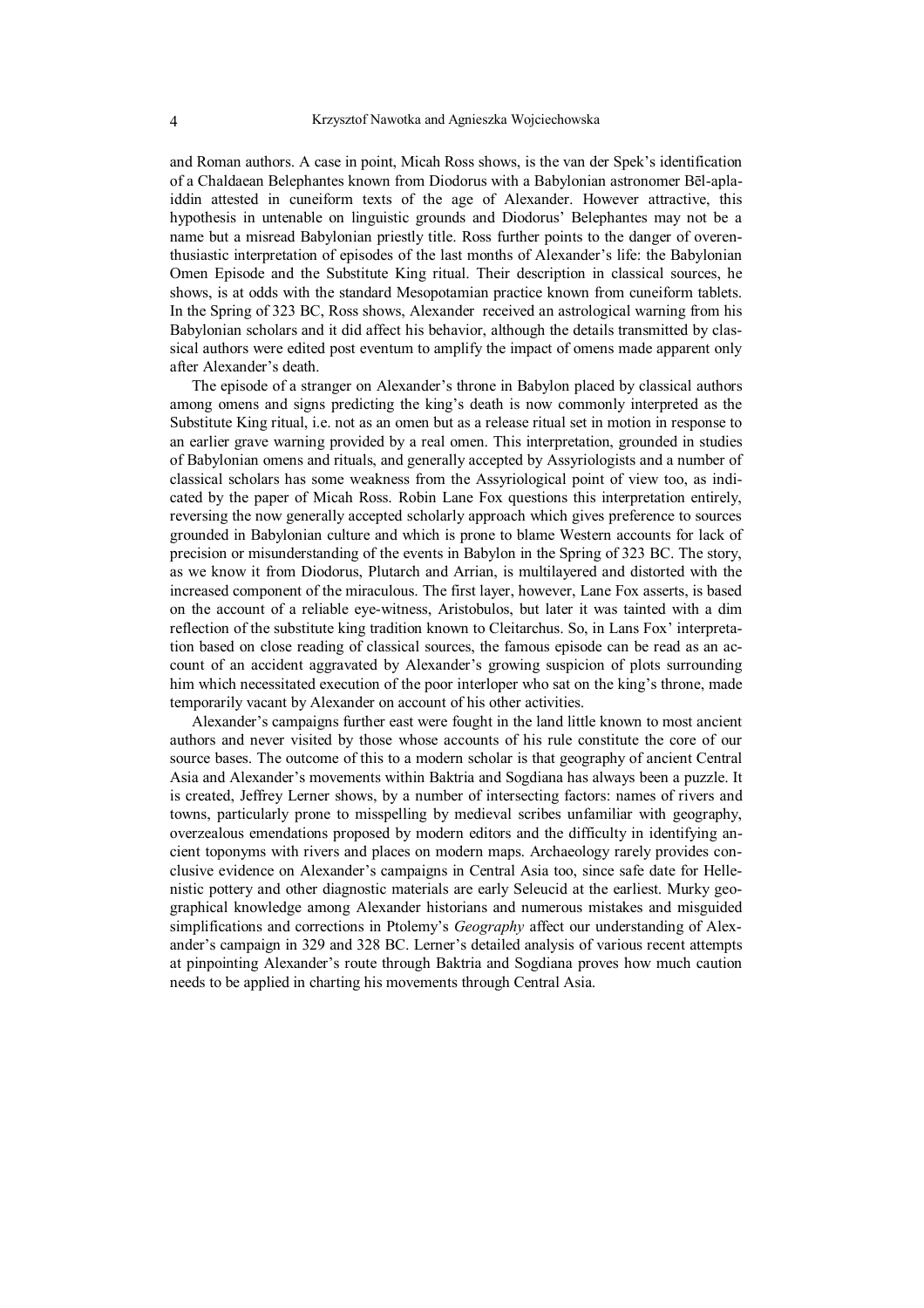One episode in Alexander's campaigns in Baktria or Sogdiana, whose geography is as imprecise as any other's and whose meaning has baffled scholars is the massacre of Branchidai. Olga Kubica attempts to find out who they were and to gauge their guilt in a mock trial. Kubica reminds the reader that Alexander's deed, an act of genocide by our standards, was almost universally construed in ancient sources as just punishment, even if this explanation was no more than a cover up absolving Alexander from the charge of inadequate control of his troops, guilty of massacre. But, Kubica shows, Branchidai did not disappear completely: there are epigraphic traces of their survival in Central Asia a few hundred years after Alexander, while in Asia Minor divinatory practices harking back to their tradition are attested as late as the fourth c. AD.

Although Alexander's conquests ended at the Hyphasis and in modern geographical terminology he barely made an inroad into India, serious scholars and history enthusiasts have long been asking questions about his real and possible relations with the great nation east of India, China of the Warring States period. Gościwit Malinowski notices that in many eastern versions of the *Alexander Romance* Alexander conducts a peaceful conquest of China. But this is certainly a literary fiction, introduced much later than the age of Alexander, long after diplomatic contacts between China and the Roman empire had been established under Marcus Aurelius. Even if contacts, certainly not limited to trade in goods, between India and China existed in the age of Alexander, no evidence proves the knowledge of China at the court of Alexander, nor did his conquest found any reflection in Chinese sources.

To many Alexander is also and to some mostly a literary figure. Guendalina Taietti investigates parallel handling of motives in Herodotus and among Alexander historians, treated as a notionary unity. She finds some remarkable parallels between the Herodotean image of the Persian king and the representation of Alexander in later authors, e.g. in terms of conquests or in bold engineering feats, but also in negative traits. On poignant example is the topical representations of tyrants, with their excessive longing on which the famed *pothos* of Alexander certainly bordered. In Taietti's analysis some other principal characters in Alexander's historians were re-modeled to fit the Herodotean patterns; the most convincing case to be made for Parmenion, a tragic-warner, not unlike Croesus or Artabanaus. Alexander historians, Taietti shows, freely borrowed story patterns from Herodotus which only helped them to promote their agenda in presenting the portrait of Alexander, both modelled on the Herodotean Persian King and being its reversal.

The idealized portrait of Alexander could and did serve non-literary purpose too. Sabine Müller demonstrates how the idealized representation of Alexander translated into the language of power of Ptolemy, in his own words the best friend of Alexander, with the unique legitimation to rule, and how this inherited friendship stayed at the core of the Ptolemaic ideology of power. Alexander features strongly, if often indirectly, in epigrams of an Alexandrian poet Poseidippos of Pella, now accessible thanks to a Milan papyrus. His learned epigrams, Müller shows, refer to Alexander's victories by allusions to defeated Persian kings or to objects brought from the most distant parts of the world or through Panhellenic motifs. By blending elements of Alexander's legends known from earlier sources with symbols of the Ptolemaic ideology, Poseidippos contributed to building legitimacy of the Ptolemies as successors to Alexander.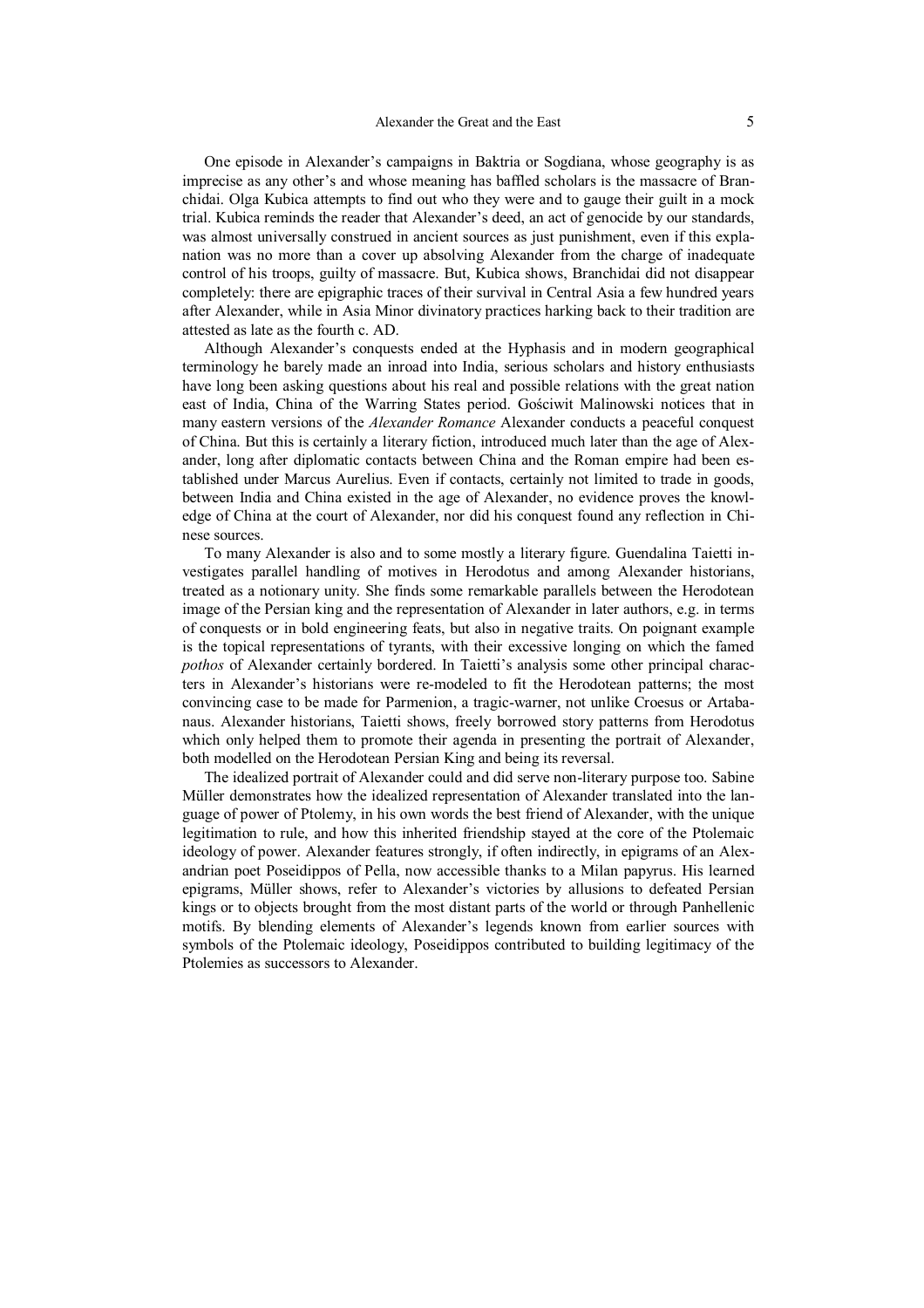Image making and *topoi* were as much preserve of poetry as of "serious" rhetorical history, whose prime representative was Curtius Rufus, studied in this volume by Igor Yakubovitch. Curtius, in Herodotean ethnographic tradition, acted at the crossroads of history and geography, satisfying his readers curiosity for exotic places in which Alexander fought his wars, and indeed for *mirabilia*, things utterly out of the ordinary. For all its informative *cum* entertaining qualities Curtius' ethnogeography was, Yakubovitch shows, an element of his Roman ideological agenda. This included moral judgement on luxury, orientalization of Alexander and weakening of *mos maiorum*. Thus the conquest of the East is in Yakubovitch's reading of Curtius the prelude only to the moral downfall of Alexander caused by assimilation to lower standards represented by the topical Oriental reversion of (conservative Roman) standards.

In a way for the Western, Roman in particular, reader, the ultimate Orient is India. Igor Yakubovitch shows it on many examples derived from Curtius and Christian Djurslev comes back to this idea, albeit from a different angle anchored in the mythological exploits of Dionysus in Nonnus' *Dionysiaca*. By the time it was composed similarities between two sons of Zeus and conquerors of India, Dionysus and Alexander, were a commonplace in Hellenistic and Roman literature. Nonnus, Djurslev shows, exploits these similarities to a very considerable degrees, modelling his Dionysus on Alexander, both in outward appearance (horns), epithets, general line of exploits and travels, close parallels in battle description. Thus the *Dionysiaca* share in the late-antique revival of Alexander, greatly contributing to mithologizing the Conqueror.

Born Macedonian, educated in the best of classical Greek tradition and the conqueror of the East: Alexander acted within diverse cultures which were, nevertheless, never totally apart, influencing each other throughout most of the classical age. Hence a handful of papers in this volume looks at the intersection of cultures and at the persona of Alexander in this variegated world. The nature of our sources determine that the conqueror of the East is approached here mostly in the Greek context. Agnieszka Fulińska looks at Alexander's ancestral Macedonia as the place of criss-crossing cultural influence. Although kings of Macedonia, at least in the account of Herodotus, strove to be seen as members of the wider Greek world, their land shared a number of distinct cultural features, from monarchy, to the role of women in society, to drinking unmixed wine, with the neighbouring Thrace and Persia rather than with mainstream Greece. Archaeology makes us appreciate depth and breadth of Persian influence in Macedonian art and funerary architecture in the fourth c. BC. Much of this results from the Achaemenid policy of integration of elites of subject lands with the imperial aristocracy. The same policy, Fulińska concludes, albeit on the posthaste rate, can be seen in the orientalizing policy of Alexander, some tenets of it Alexander brought to his new empire from the Persian-influenced Macedonia.

The much maligned orientalizing policy of Alexander first came to the fore during the campaign in Baktria and Sogdiana. In this volume Dan-Tudor Ionescu studies its context and outcome for Alexander's image, principally on example of the proskynesis affair. The intellectual debate on tradition and proskynesis was won by Callisthenes, who, however, lost his position at Alexander's court, Ionescu shows, to the faction of unscrupulous courtiers and officers. The intellectual influence of his historical writing is felt through next generations of historians, thanks to the intermediary of Cleitarchus.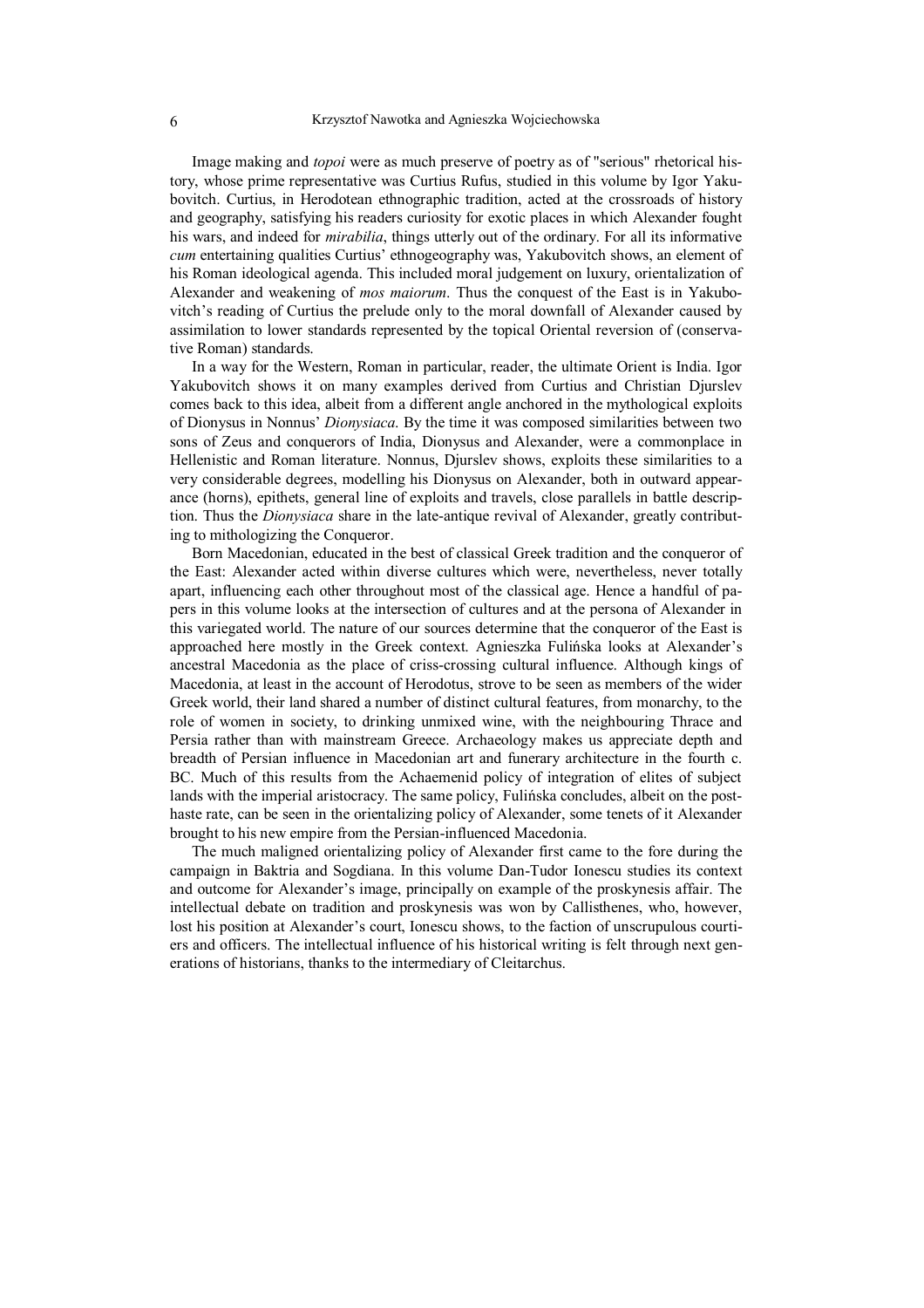The controversy over proskynesis, as amply evidenced by Ionescu, arose from the Greek and Macedonian misunderstanding of the Eastern ceremonial bow as a sign of the divine cult of the living man. In a way it belongs to the broader issue of divinity of Alexander, some scholar thinks imposed by the king on the Greeks during his stay in the East. Przemysław Siekierka asses in this volume the question of Alexander's divinity in Athens, the only place in the Greek world whose evidence from the age of Alexander make in-depth study of this issue viable. Literary sources on Alexander's cult in Athens acquire clarity only when confronted with epigraphic evidence which explain the precise meanings of terminology the authors may have applied. There is no doubt, Siekierka shows, that a motion for deifying Alexander was tabled by Demades in the Athenian assembly in 324 BC. Nothing, however, proves that it carried the day: Alexander was never a god in Athens and probably also not in Sparta, although he received divine honours among the Greeks in Asia.

A spectacular aspect of cultural or political only Hellenization of Macedonia was the royal promotion of theatre, begun with Archelaus hosting Euripides at the latest. Agnieszka Kotlińska-Toma acknowledges Alexander's consummate knowledge of drama and gathers evidence for his patronage of stage performance. But it was more to the theatre than to provide entertainment to Alexander's troops in Asia, no matter how important this was for soldiers' morale. Kotlińska-Toma notices also a lesser known activity of actors in the age of Alexander: diplomatic and intelligence missions performed by them in the king's service. Nothing perhaps testify more vividly to the importance Alexander attributed to theatre than his sponsorship, but rather not his authorship, Kotlińska-Toma shows, of the satyr play *Agen* written and performed to mock the fugitive treasurer Harpalus and thus to diffuse the tension created in Alexander's empire by the prolonged affair of Harpalus.

Alexander is among best the established heroes of various cultural traditions in Asia and he owns this success to the enormous popularity of the *Alexander Romance* which is the ultimate source of most renditions of Alexander in the East. Aleksandra Szalc notices that Persia is a conspicuous exception to this rule with the original Zoroastrian tradition on Alexander, preceding Ps.-Callisthenes by hundreds of years, hostile to the conqueror of the Achaemenid empire. The second Iranian tradition, that of the national epic, is firmly grounded in the *Alexander Romance*, adopting Alexander to the Achaemenid dynasty. This new tradition of the Iranian epic poetry is incredibly complex, Szalc shows, with a mixture of motifs and episodes borrowed from the Syriac version of the *Alexander Romance*, odd Hellenistic influences, Islamic ideology which makes Alexander destroy fire temples, and even with the authentic Indian lore.

Arabic manuscripts now kept in Istanbul contain another branch of tradition of Alexander, his purported correspondence with Aristotle, arranged in form of an epistolary novel. Emily Cottrell studies authorship, origin and composition of this collection, ultimately derived from Greek collections of spurious letters of Alexander and Aristotle referred to by late antiquity authors. Some of them crept into later tradition of the *Alexander Romance* too but the epistolary novel known in Arabic is, Cottrell shows, largely independent of Ps.- Callisthenes and it focuses on Aristotle rather than on Alexander. The epistolary novel, in its original form, is dated by Cottrell to the Umeyyad court of the first half of the eighth c. (under Caliph Hishām).

Already in the earliest Greek version of the *Alexander Romance* (ms. A) Alexander excels so much as warrior as a trickster and this aspect of his persona grows with a develop